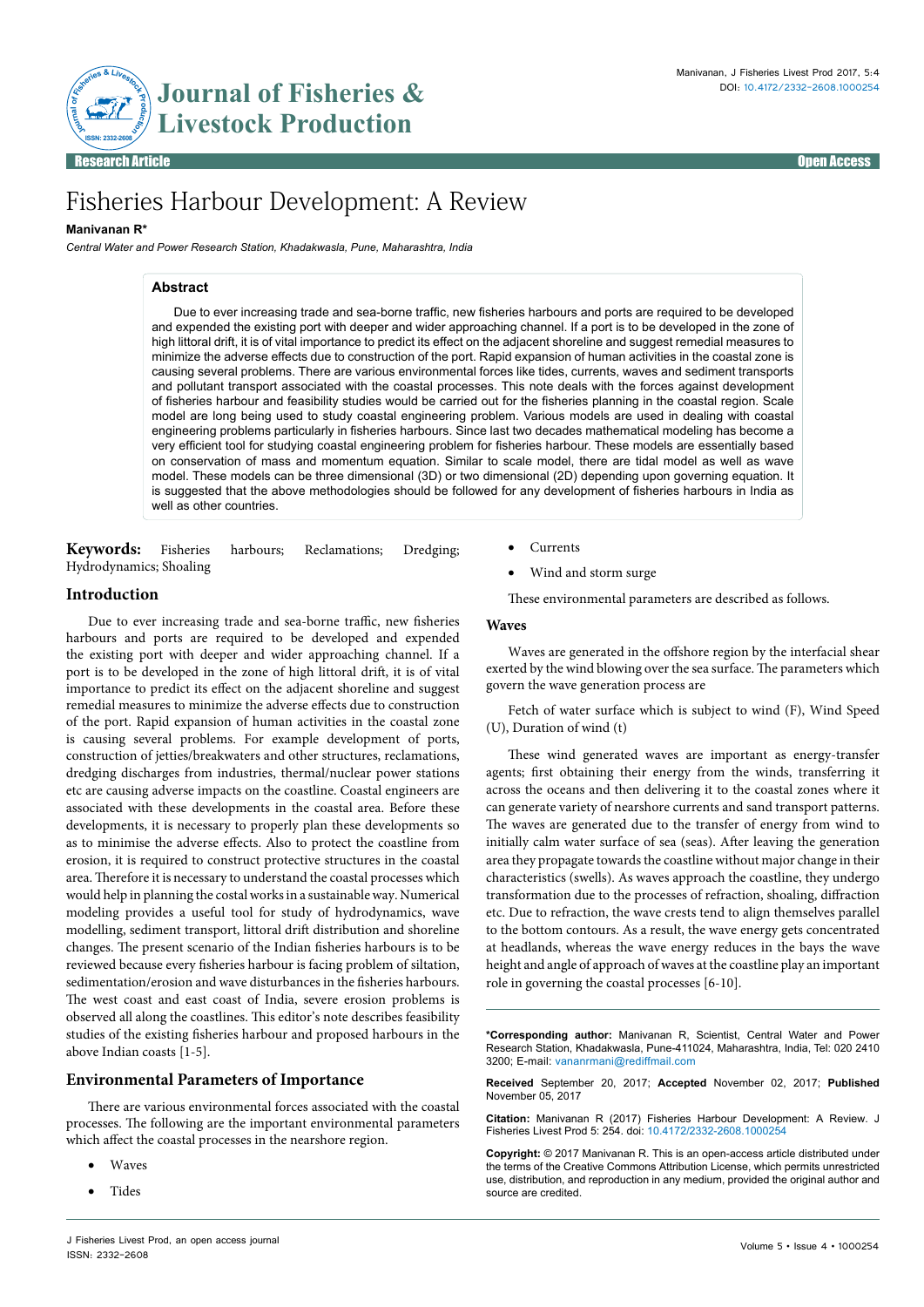#### **Tides**

Tides are defined as the periodic rise and fall of water level in the ocean caused by the gravitational attraction between the celestial bodies. Though many celestial bodies influence the tides, the moon and the sun are the main contributors to the gravitational pull compared to others. Gravitational pull causes water mass in one part of the ocean to rise with corresponding decrease in water level on the other part of the ocean. This rise and fall of water level in ocean is a regular phenomena and occurs daily. The magnitude of the rise and fall of water level at a given location is linked with the relative positions of the moon, the earth and the sun and is influenced further by the geography of the location on the earth. The tides are classified as (i) diurnal (ii) semidiurnal and (iii) mixed. The diurnal tides have one high water and one low water in each lunar day i.e., 24 hours and 50 minutes. The semidiurnal tides occur twice a day with a tidal period of 12 hours and 25 minutes. The mixed tides are characterized by a combination of diurnal and semidiurnal tides. A typical semidiurnal tide. It may be noted that the tidal range is maximum on full moon and no moon days, which are called spring tides. During the first and last quarter of the moon, the tidal range is small, which are called neap tides.

#### **Currents**

In the ocean, currents are generated due to various reasons. Some of these which are of concern to coastal engineers are as follows:

- a) Ocean circulation
- b) Tidal currents
- c) Nearshore currents
- d) Longshore currents
- e) Rip currents
- f) On shore off shore currents.

**a) Ocean circulation:** Exchange of energy between the atmosphere and the ocean surface is complex. The atmospheric factors which generate circulation in the ocean are, wind and heating of the ocean.

**b) Wind driven circulation:** The atmosphere receives large solar radiation in the equatorial region compared to the polar region. This differential heating causes air circulation which is influenced by a phenomena known as Coriolis Force.

**c) Thermohaline circulation:** This is a process which occurs in the deep waters and is caused by the variation in the density of the sea water. This circulation is mainly a convection process wherein the cold water at high latitudes sinks and flows towards the equator. In essence, the major current systems in the oceans are due to the combined effects of wind blowing on the ocean surface and the variation in the density of sea water. The nearshore currents are influenced by ocean currents to some extent.

**d) Tidal currents:** These currents are generated due to rise and fall of water level caused by tides. The tidal currents play an important role in the coastal processes. In the estuaries and near the river mouths, change in direction of flow every six hours is experienced due to tides. The flow reversal is caused due to rise and fall of water level in sea and the currents generated in the process are known as tidal currents. In addition, tidal currents are quite strong along the region whenever the coastline exhibits drastic change in geometric shape.

**e) Nearshore currents**: In the nearshore region meteorological

Volume 5 • Issue 4 • 1000254 J Fisheries Livest Prod, an open access journal ISSN: 2332-2608

factors such as sunshine, wind and precipitation have strong influence on the coastal waters compared to that of deep ocean. Seasonal variations in water temperature, salinity and silt charge are comparatively large in coastal waters. As the coastal waters are influences by fresh water supplied by rivers, the seasonal change in temperature, salinity and silt charge cause density difference and generate currents. In addition, predominant currents in the coastal region are generated due to waves. Depending upon the direction of wave approach, longshore current is generated. The long-shore current continue to occur for some distance along the coast and returns to the sea in the form of rip currents. Also on-shore off-shore currents are generated across the beach which are caused by the waves breaking in the near-shore zone. The strength of these currents depends on the wave characteristics and the beach profile.

## **Wind and storm surge**

As seen earlier, the winds and storms generate waves in the sea, which travel to the coastline and influence the coastal processes. In addition, they cause rise in water level at the coast, which is known as storm surge. Due to the increase in water level at the coast due to the storm surge, higher waves can reach the coastline, which influence the coastal processes.

## **Coastal sediments**

The supply of sediments to the coastal zone is mostly through rivers and partially by disintegration of coastal rock outcrops due to continuous wave action. The sediment budget consists of littoral drift, sediment gain from river sources and cliff erosion, losses down a canyon and shoreward into sand dunes. In addition to the natural supply of sediments, the following human activities accelerate the sediment supply at a particular place.

- • Disposal of dredged material
- Pumping of coastal sand for artificial nourishment of coastline.
- • Dumping of inland quarried sand for beach replenishment.

#### **Beach processes**

The morphological process that the beaches undergo depend upon the interaction between external environmental forces and beach sediments. The beaches adapt their profiles, both transverse and longitudinal, according to the environment. Thus, beach maintains a dynamic equilibrium with the environmental conditions depending on the characteristics of the sediments on the beach.

**Longshore transport:** In the nearshore region, currents parallel to the shore are generated due to oblique incidence of waves, which are termed as longshore currents Due to energy imparted by the breaking waves, littoral material is transported parallel to the shore, which is termed as littoral drift. The rate of littoral drift (Q) can be computed as follows:

Q (m3 /yr)=1290 P  $P = pgH<sup>2</sup>C<sub>b</sub>$  Sin 2<sub>b</sub>/16 Where, ρ=Mass density of water g=Acceleration due to gravity H=Wave height  $C_{\rm b}$ =Celerity of breaking wave  $C_{b}$ =Breaking wave angle.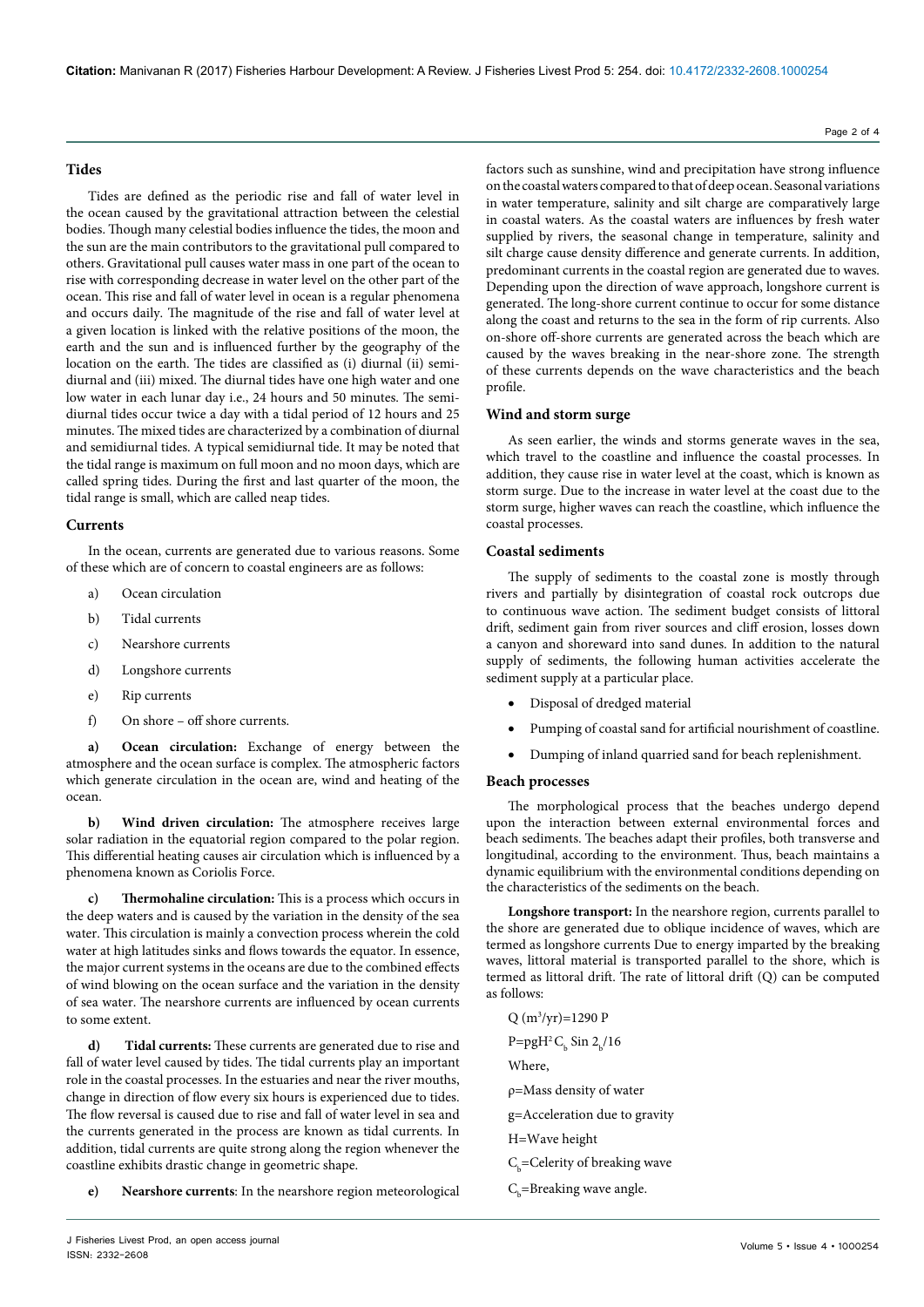The littoral drift is thus a function of wave climate, sediment characteristics, beach profile and configuration of the shoreline. It is seen that on the east coast of India, the general direction of littoral drift is from south to north, which is practically nil at Tuticorin and increases gradually to 1 to 1.5 million cum per year at Paradip. The littoral drift is less on the west coast having magnitude of 0.1 to 0.2 million cum per year and the direction varies depending on the local configuration of the coastline.

**Onshore-offshore transport:** The sediment transport in transverse direction to the coastline due to wave action is termed as onshoreoffshore transport. This is especially predominant during storms, when high waves are encountered. Onshore-offshore transport of sand associated with profile changes from storm to swell conditions is correlated with the wave steepness H/L, the ratio of the wave height (H) to the deep-water wave length (L). Storm waves have high steepness values, due to both their greater heights and shorter periods, while long swell waves have low steepness values. In general for wave steepness of less than 0.025 (as in fair weather conditions) onshore movement of sand takes place which results in building of beach whereas when wave steepness is greater than 0.025 (as in storm conditions), offshore movement of sand taken place resulting in erosion of the shoreline.

## **Tidal inlets**

A tidal inlet is a waterway connecting the sea and a bay, a lagoon or a river entrance through which tidal and other currents flow. Tidal inlet is a classical example which demonstrates various coastal processes due to the combined effect of waves, tides, currents and wind:

Normally, three major forms of sediment accumulation are associated with ebb-tidal deltas

(a) Asymmetric swash bars, oriented landward and formed by wave action, which form a broken semicircle around the perimeter of the ebb-tidal delta and sometimes meet the shore obliquely on either side of the inlet. They form at the inlets because of a combination of the influence of the ebb-tidal currents, and wave refraction around the lobe, which tends to slow down the transport of sand past the inlet.

(b) Channel margin linear sand bars which are perpendicular to shore and parallel to the main channel.

(c) A lunate, which is formed by the sand deposited seaward of the main channel by ebb currents.

Two different methods of bypassing exist in nature, viz., "bar bypassing" and "tidal flow bypassing". Most cases of bypassing present combinations of these two general principles. Whether we have predominant bar bypassing or predominant bypassing by tidal flow, seems to depend upon the ratio between littoral drift and tidal flow. If the predominant mean littoral drift (M) is expressed in cubic units per year and the maximum tidal flow under spring tide conditions in the same cubic units per second (Qm), bypassing may be described by

 $M/Q_m$ =r factor.

with r>200–300 usually bar bypassing results, whereas

with r<10–20 we usually have tidal flow bypassing

The degree of stability of a tidal inlet can be evaluated as follows:

Degree of stability = 
$$
f\left(\frac{\Omega}{M}, \frac{Qm}{M}, \tau\right)
$$

where  $\Omega$  is the tidal prism and  $\tau$  is the bed shear stress given by

 $τ=Pg Q<sup>2</sup>m/A<sup>2</sup>C<sup>2</sup>$ which p=density of water g=acceleration due to gravity C=Chezy's coefficient A=Area of cross section of tidal inlet Check for  $Ω/M$ , Ω/M>300 for high stability Ω/M<100 rather unstable Check for  $Q_{n}/M$ , Q<sub>m</sub>/M>0.01 generally stable Q\_/M<0.01 less stable.

The value of  $\tau$  should be 0.4 to 0.6 kg/m<sup>2</sup> for stability.

It is seen from the foregoing that the beach is under a state of dynamic equilibrium with the environmental parameters of waves, tides, currents, winds etc which are prevalent in the coastal area. The response of the beach is a function of shoreline configuration, beach profile and sediment characteristics. Also, the coastal processes are influenced by sources/sinks of sediment materials. Thus, the morphological processes in coastal areas are quite complex and need comprehensive understanding of the various coastal processes involved. The coastal engineer has to plan development activities duly considering the coastal processes in that region.

# **Physical Modelling**

Scale model are long being used to study coastal engineering problem. Types of models are used in dealing with coastal engineering problems particularly in fisheries harbours.

## **Wave model**

Wave models are undistorted model usually used to determine wave tranquillity or simulation of littoral current in coastal area.

#### **Tidal model**

Tidal models are distorted model used for simulation of tidal phenomena like tidal level, tidal current.

### **Wave cum tidal model**

For simulation of inlet phenomena where both wave and tide are important wave cum tidal model are used. These models are usually distorted.

### **Wave flume**

Wave flumes are used to test breakwater section or any other maritime structure under regular and irregular waves.

## **Hot water circulation model**

As a number of power plants are situated along the coast of India, hot water circulation model are used for these studies. These are usually wave cum tide model having facility of injecting hot water and measurement system of temperature rise.